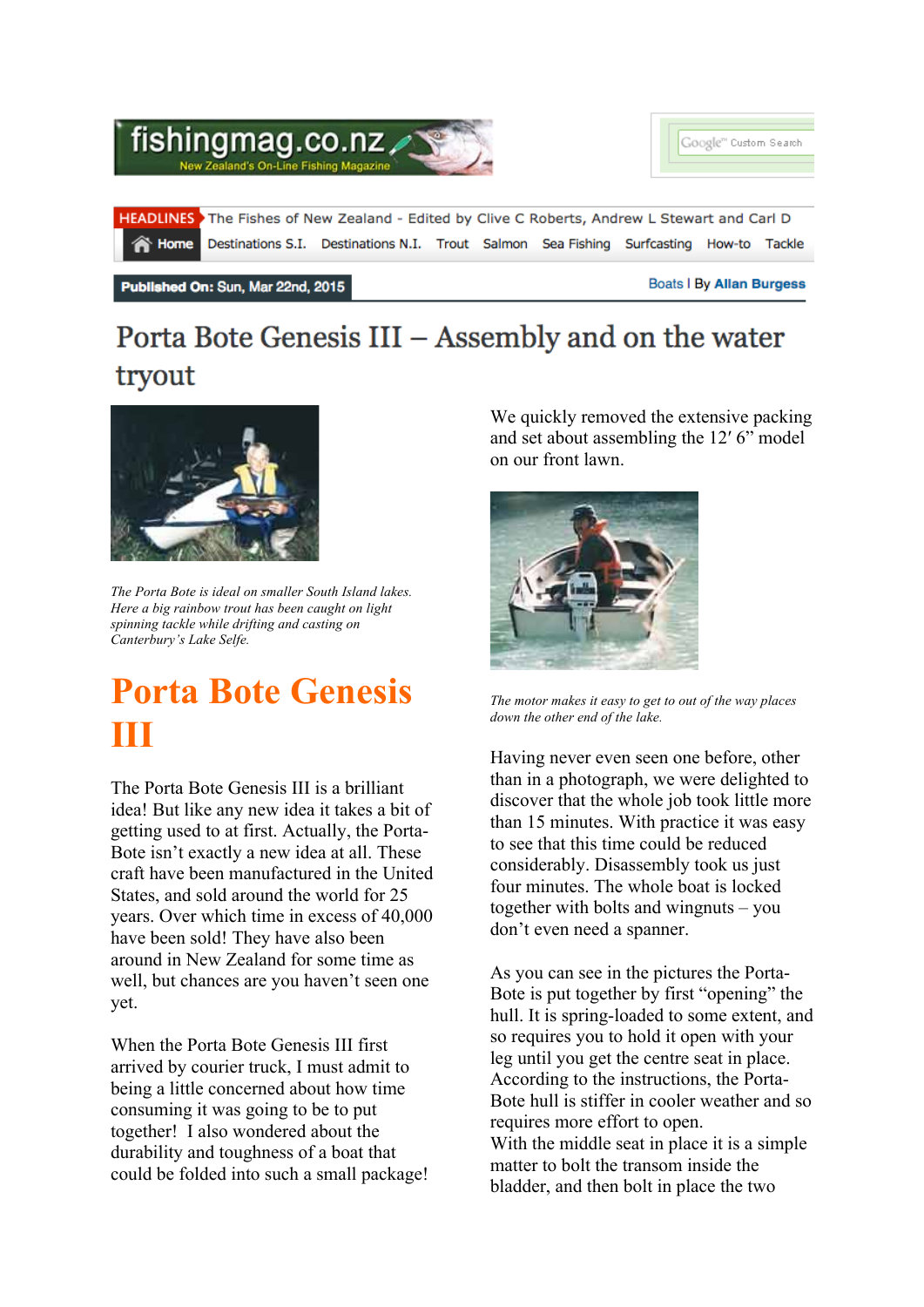remaining seats. The whole business is simplicity itself. Even if you were no good at making model aeroplanes as a kid, I can promise you that you'll have no trouble at all with this.



*The Porta Bote is very stable. You can stand up to cast a line if you so desired.*

We couldn't wait to try the Porta-Bote out and were soon off to the Kaiapoi River. The Porta-Bote hull is designed to fold down to a package just 4" thick, and so can easily be transported on a car roof-rack.

Space saving on storage is another obvious advantage of being able to fold the Porta-Bote down to such a convenient package. It would be ideal for anyone living in a high-rise apartment, or townhouse, because it could be stored against the inside wall of your garage, or tied to the rafters, unlike a tinnie. You neighbours wouldn't even know you had a boat! Assembly at the Kaiapoi boat ramp soon drew a small crowd of interested onlookers. Our earlier practice on the front lawn paid off and we had the Porta-Bote together in no time flat.



Assembly at the Kaiapoi boat ramp soon drew a small crowd of interested onlookers. Our earlier practice on the front lawn paid off and we had the Porta-Bote together in no time flat.

The hull itself weighs about 68lbs. When you add on the plywood seats and transom, it was still light enough for two people to carry down to the water. You could also drag the fully assembled Porta-Bote on your own if you wanted to, though there is a separate two wheel dolly available so you can get to "out of the way places" that you couldn't drive to.

The hull is made from UV Buffered Copolymer Polypropylene 1/4" thick. The colour runs right the way through so any scratches don't show. This hull material is incredibly strong. It is unaffected by: sunlight, saltwater, acid, and won't even burn! Most importantly the hull is resistant to even the sharpest rocks that would puncture the hull of a tinnie! Once on the water it was soon obvious why Porta-Bote has been so successful over the past quarter century.



*Two anglers can carry the 12′ 6 Porta Bote Genesis III.*

It handles extremely well. It is a pleasure to row, even for someone as rusty as I am on the oars. Incidently, the Porta-Bote is fully supplied with two-piece alloy oars that click together, and a pair of rollicks that clamp the oars in place. The oars are also filled to make them float if dropped overboard. During later "testing" on Lake Selfe, in the Canterbury high country, I soon came to appreciate just how easy this craft is to row. On this lake you're not permitted to troll with a motor so I had a go at rowing instead.

The action of a lure when trolled behind a rowed boat is much more lifelike than when using an outboard. I hadn't rowed far when a giant rainbow erupted out of the water quite some distance behind us. I let go of the oars and gabbed for my rod. This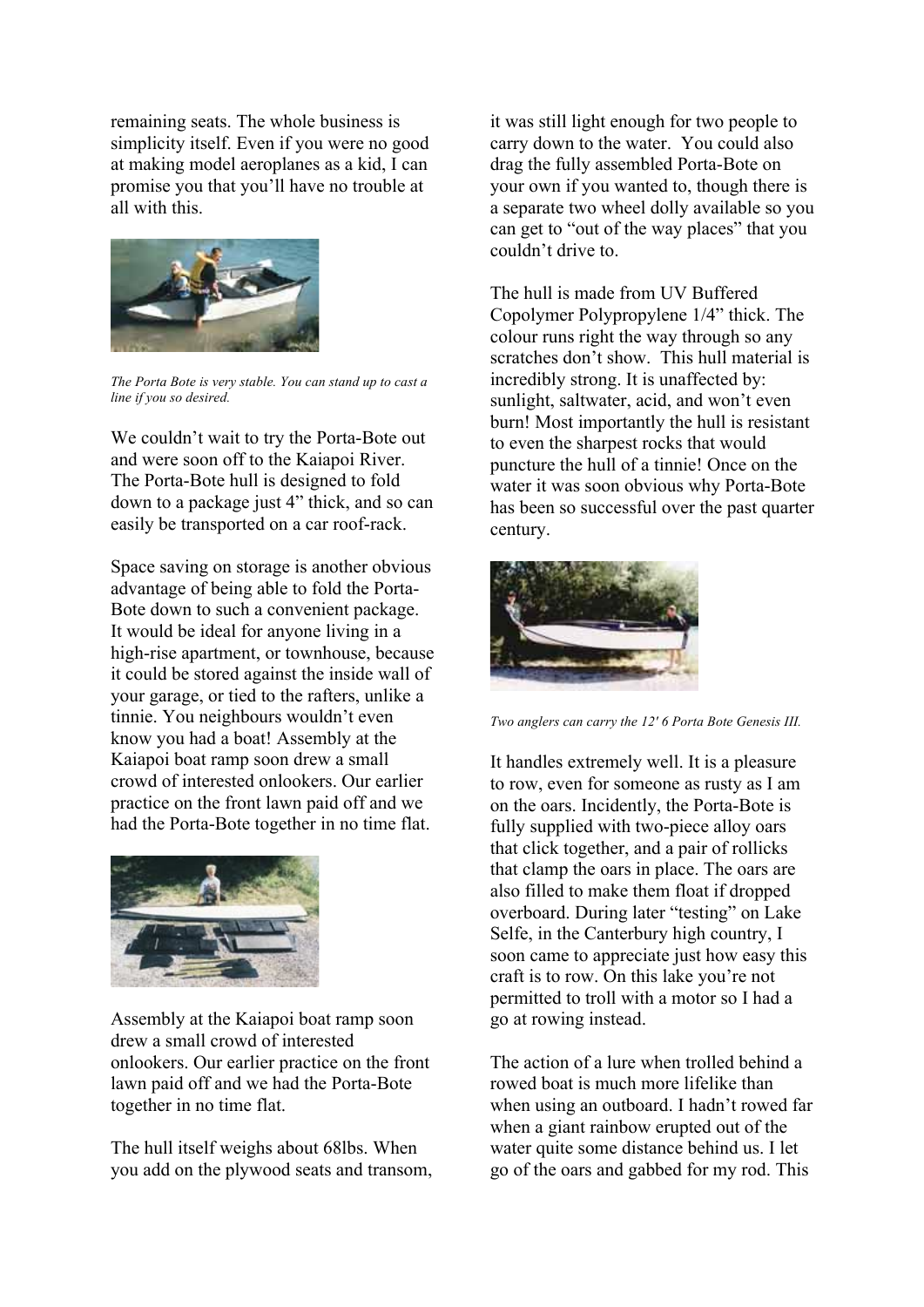big fish rocketed up out of the water several more times in quick succession before my lure snapped off at the knot. "Never mind," I thought, "there are plenty more in here!" And so it was, my son Stephen and I caught and kept a fish each as the evening progressed. At Lake Selfe we also discovered another important feature of the Porta-Bote: our muddy boots made an awful mess on the floor of the hull but this washed straight off later with the hose!



*Our 6 hp Johnson outboard pushed the Porta Bote along very well indeed. The manufacturer claims speeds up to 20 mph with a 5 hp outboard. I don't doubt this for a second. The Bote maintains excellent directional stability under power as a result of its deep keel design.*

The seats are covered with thick foam, as is the inside top of the hull. This material gives the Porta Bote considerably extra buoyancy. It will still float even when full of water. The foam covered seats are also very comfortable to sit on. Under power with our 6 hp Johnson outboard the 12'6" model flew along. The manufacturer claims speeds up to 20 mph with a 5 hp outboard. I don't doubt this for a second.

It maintains excellent directional stability under power as a result of its deep keel design. It is also worth noting that it floats in just four inches of water. What a great little boat this is. For me it is just ideal for fishing on smaller lakes around the South Island. It is particularly suited to fishing Lakes Lyndon, Selfe, Georgina, Evelyn, Pearson, Taylor, and Katrine, in the Canterbury high country, were the regulations do not permit fishing from boats that are being mechanically propelled. These are generally smaller

lakes and the Porta-Boat somehow seems more in keeping with their scale.



*It is also worth noting that it floats in just four inches of water.*

The Porta Bote Genesis III enables access on these and other South Island lakes and rivers where otherwise shore access is difficult. The West Coast has many waters that features native bush to the shore line. At these places even the most modest craft is a huge asset. The Arnold River, and Lake Poerua instantly come to mind as being ideally suited to fish with the Porta-Bote. These delightful waters are almost unfishable from shore. Holiday anglers in the Marlborough Sounds could also make great use of a Porta-Bote for sea fishing. Wetting a line for a snapper just off shore is a very pleasant experience indeed!



*The Bote also slides easily across the grass making if possible for one person to launch and retrieve.*

It would also be a great little craft for: white baiting, setting a mullet net, or as a ship-to-shore dinghy. You can even use it as a sailboat! The travelling angler will also greatly appreciate not having to tow a trailer everywhere they go, instead either carrying their Porta-Bote on a roof rack, or strapped to the side of their camper van. Some Canterbury anglers also use their Porta-Bote for salmon fishing. The method is to launch at the gorge, and drift